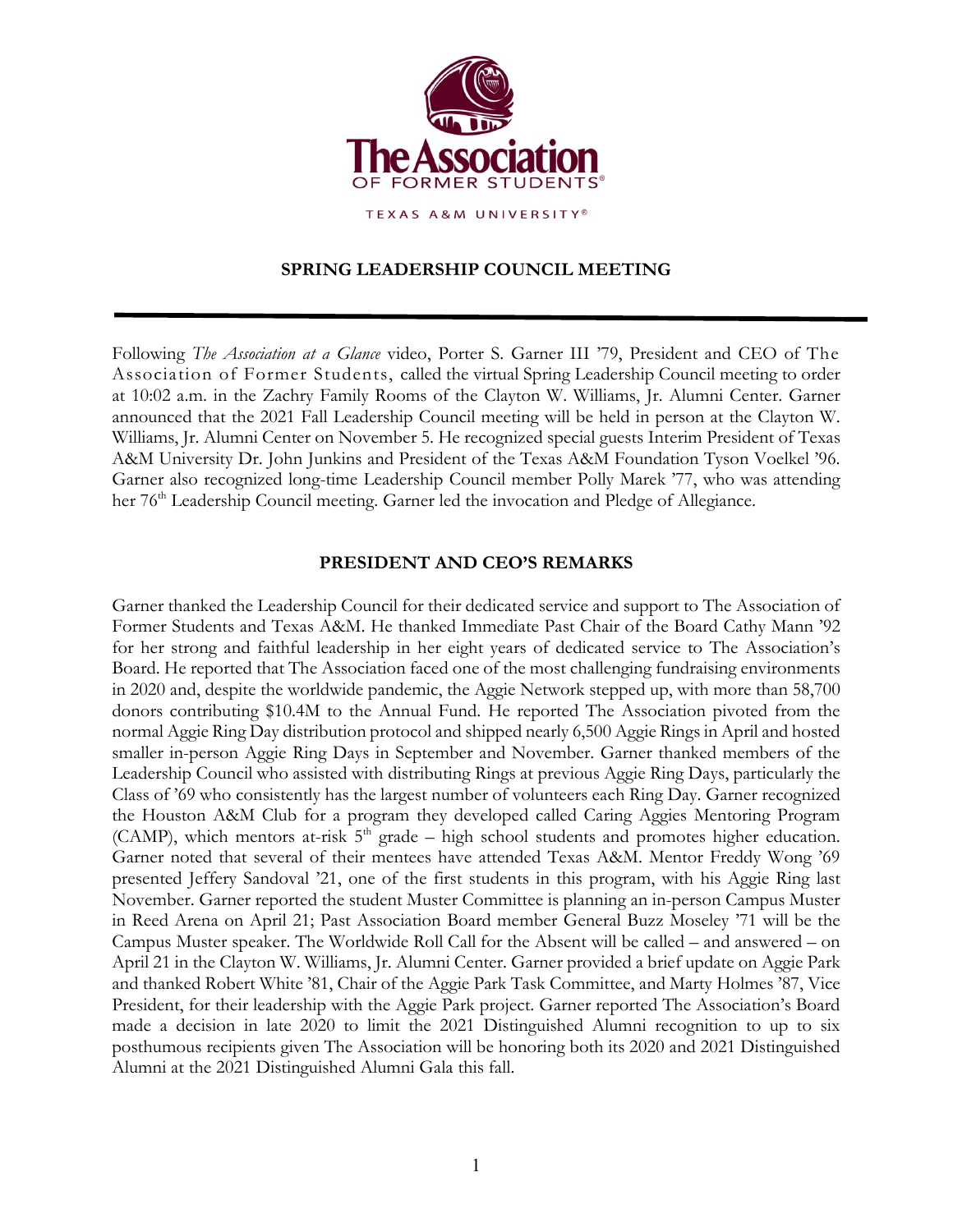The Distinguished Alumni Selection Committee recently selected three posthumous recipients: E.E. McQuillen, Class of 1920, Ray B. Nesbitt '55 and John C. Otto '70. They, along with the 12 former students recognized as Distinguished Alumni in 2020, will be presented with the highest honor bestowed upon a former student of Texas A&M University at the Distinguished Alumni Gala on Friday, October 1, 2021 in Reed Arena.

### **INTRODUCTION OF 2021 CHAIR OF THE BOARD**

Garner introduced The Association of Former Students' 2021 Chair of the Board Pat Beaird '83, and recognized him for his outstanding service to The Association and Texas A&M University. Garner thanked Beaird and his wife, Colleen '83, for leading by example and for their selfless service to Texas A&M.

### **CHAIR'S REMARKS**

Beaird greeted the Leadership Council and stated that he looks forward to serving as Chair of the Board in 2021. He thanked Immediate Past Chair Cathy Mann '92 for her inspiring and genuine service as Chair of the Board in 2020. He congratulated Garner on his 40<sup>th</sup> anniversary with The Association of Former Students and thanked him for his dedicated service to the Aggie Network, along with his leadership and vision, particularly over the last 21 years as President and CEO.

### **APPROVAL OF MINUTES**

## MOTION: (UNANIMOUSLY, THROUGH ONLINE VOTING) MINUTES OF THE FALL LEADERSHIP COUNCIL MEETING ON OCTOBER 31, 2020, BE APPROVED. CARRIED.

### **THE ASSOCIATION REPORT**

### **Fundraising Report**

Bobby Jenkins '81, Chair of the Fundraising Committee, shared that 2020 was a great year for The Association of Former Students with \$10,428,527 having been raised in the Annual Fund from 58,759 donors. He noted this included a record-setting performance for Pass It Back Day, with gifts of over \$484,000 from over 6,000 donors. He reported the 2021 Annual Fund goal is set for \$10,725,000 from 60,000 donors, and as of February 23, over \$1.7M had been raised from more than 18,000 donors. Jenkins stated that as of December 31, 2020, 33 new Endowed Century Club endowments had been established for a total of 1,100 endowments. In addition, 27 new Aggie Ring Scholarship endowments had been established, bringing the total to 167, with 270 Aggie Ring Scholarships being awarded in 2020 and over 1,200 Aggie Rings having been awarded through these endowments since the start of the program. He reported The Association surpassed its \$100M goal in the *Lead by Example* campaign, which concluded December 31, 2020, by raising \$143M.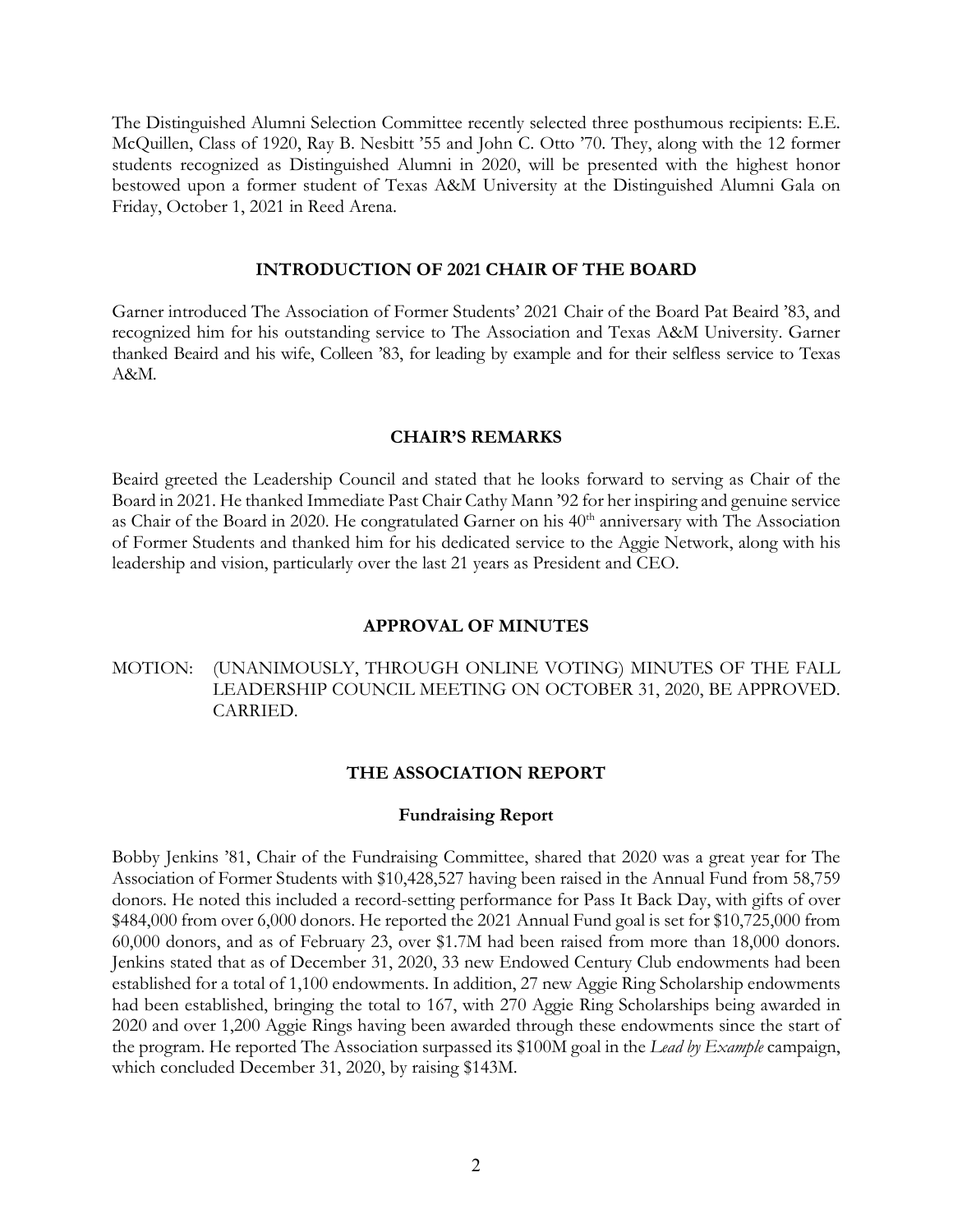#### **Finance Report**

Jeff Steen '80, Chair of the Finance Committee, shared The Association's 2020 financial report and stated that as of December 31, The Association was able to generate \$12.3M in total mission support, which includes both cash and program support and services. Total assets were \$147M, with net assets of \$141.9M across all funds (both restricted and unrestricted). He added The Association's investment portfolio, which has been managed by the Texas A&M Foundation since July 2003, was at \$113.2M. Steen reported total revenues of \$28.6M and noted that most revenue streams were impacted by COVID-19. Total expenses in 2020 were \$17.8M with 70% of this going to support The Association's mission. He added that the favorable variance in expenses was due to the diligent cost control measures The Association took throughout 2020, as well as the natural reduction of activity due to COVID-19. When looking at the Operating Fund performance budget to actual, The Association generated \$15.4M in Operating Fund revenues (\$17.2M budget) in 2020 and had \$15M in operating expenses (\$17.2M budget) for revenues over expenses of \$406,021. The recommended 2021 budget proposes operating revenues of \$16,819,079 and operating expenses of \$16,669,079, which indicates a surplus of \$150,000. Steen noted this is -2% and -3%, respectively, below budgeted revenues and expenses for 2020 of \$17,157,000. The Annual Fund constitutes 64% of The Association's budgeted operating revenues with a 2021 goal of \$10,725,000.

### **Aggie Park Report**

Robert White '81, Chair of the Aggie Park Task Committee, stated that since the Aggie Park groundbreaking in February 2020, significant progress has been made on the overall scope and design of the project. He thanked the members of the Aggie Park Task Committee, members of The Association of Former Students' staff, Midway, Shelley '78 and Jeff '78 Potter with Potter Architects, Jim Thompson '68 with JRT Construction, Lake|Flato, Tellepsen and OJB Architects for their efforts on this project. White shared renderings of the park, Grand Hall, Pillars of the Aggie Network and many other structures within the park. He reported on the timeline, noting construction would begin in September 2021. White closed by inviting the Leadership Council to view renderings and other details about the project at AggiePark.tamu.edu.

#### **TEXAS A&M UNIVERSITY REPORT**

Dr. John Junkins, Texas A&M's Interim President, recognized Beaird, Mann and Garner for their outstanding leadership and impact on Texas A&M and Texas Aggies. He reported on the effects the recent winter storm had on the College Station campus, stating that buildings had to be inspected every two hours for leaks during the inclement weather, with 125 of the 800 buildings on campus experiencing issues that required attention. Junkins estimated the financial impact that COVID-19 has had on Texas A&M at \$125M, with much of this hopefully to be recovered through the CARES Act. He reported that he and Chancellor of The Texas A&M University System, John Sharp '72, gave testimony to the Senate Finance Committee regarding the University's budget and expressed his optimism on the case for general revenue thanks to the rapid growth of the Texas economy and growth of the University. Junkins thanked the generosity of the entire Aggie Network for their contributions to the *Lead by Example* campaign and the impact it had on Texas A&M's national ranking which was bolstered by \$1B in research expenditures, the largest in the Southwest at present.